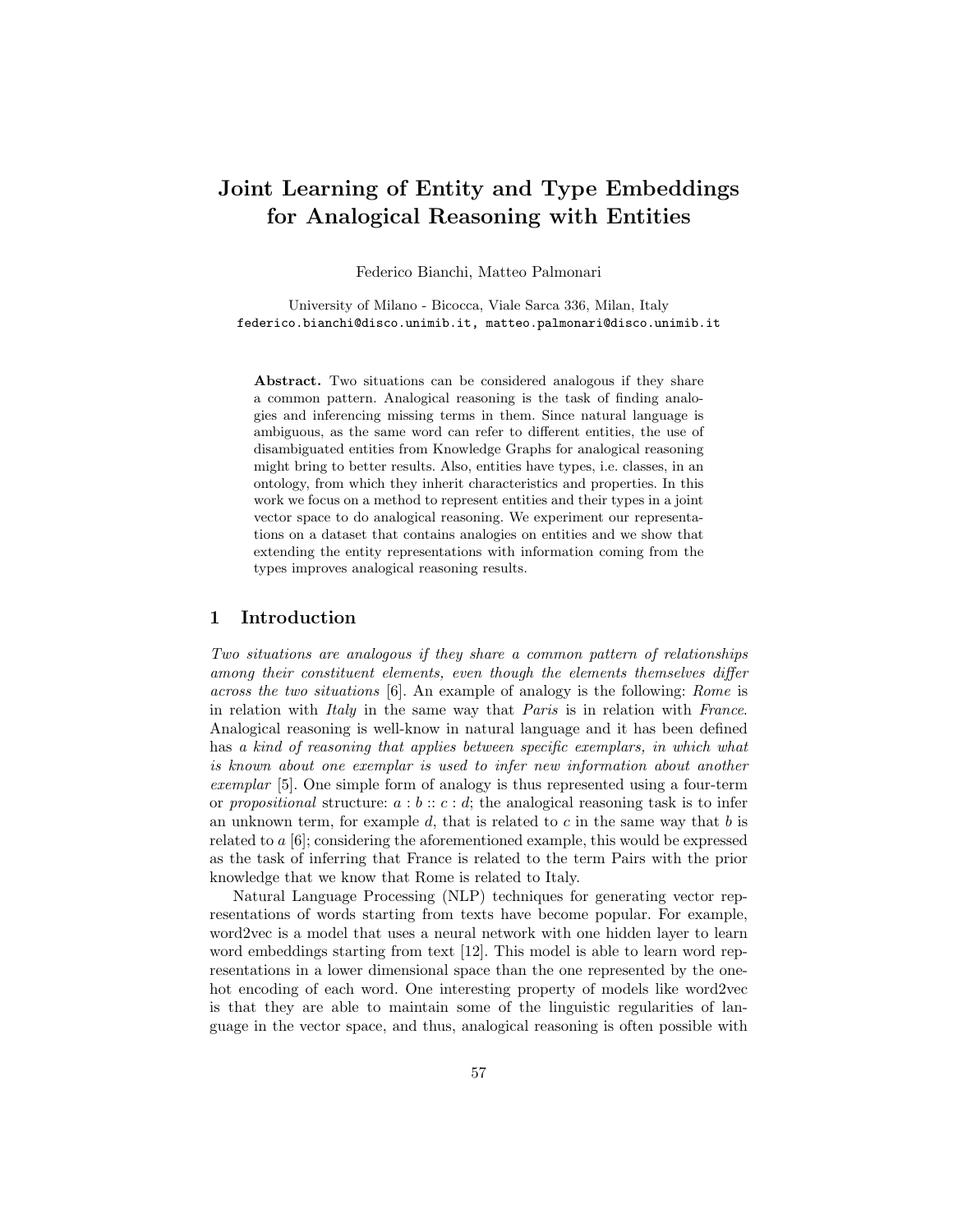these representations: the vector of the word "Paris" subtracted by the vector of the word "France" and incremented by the vector of the word "Italy", gives in [12] a point in space near the vector that represents the word Rome,  $v("Paris") - v("France") + v("Italy") \approx v("Rome").$ 

In recent years Knowledge Graphs (KGs) have been used for efficiently modeling information and knowledge. KGs are used to represent real-world entities and the relations between them. Entities in a KG are usually assigned types, i.e. classes defined in an ontology; types contain valuable information that is inherited by the entities. For example, Italy in a KG is assigned the type country, thus inheriting all the properties of being a country. Since Named Entity Linking (NEL) techniques [15] can bridge the gap between KGs and text, by finding entity in the text, analogical reasoning is a task that can be tackled with the use of disambiguated entities.

The main difference between analogical reasoning with entities and analogical reasoning with words is that word can be ambiguous: the same word could refer to different entities. As an example, the word "Paris" is commonly associated with the city in France, but there are other cities with the same name, like Paris in Texas.

Also, it has been stated that the analogical reasoning requires some constraints to be placed upon what the analogical relation might be [7]. We can use the type representations to enrich the representation of the entities. This is crucial: while the representation of the entities is generated using only the information given by each entity, the representation of types contain generalized information about all the entities they represent. In the example listed above both Rome and Paris are of type *city* while Italy and France are of type *country*.

In this work we make a few steps towards the use of a joint embedding for entities and types for the task of analogical reasoning with entities. We thus propose a model to represent entities with their own type in a vector space and we evaluate this representation using a dataset that contains analogies with entities.

The main contribution of this work is are: 1) the definition of a model to represent entity and type in the vector space for the task of analogical reasoning. 2) a method to generate the joint representation of the entity and type representations. 3) an experiment on a dataset that contains analogies.

## 2 Typed Entity Representation and Analogical Reasoning

Our main hypothesis is that a joint representation of entities and their own type can bring improvements in the task of analogical reasoning with entities. To do this we have to generate a vector representation for both entities and types. We will thus refer to Entity Representation (ER) as the representation of entities in an n-dimensional space, while Type Representation (TR) will be used to refer to the representation of the types in m-dimensional space. ER and TR can be connected in the same fashion as [11] where for each entity in ER we concatenate its own vector with the vector of the respective type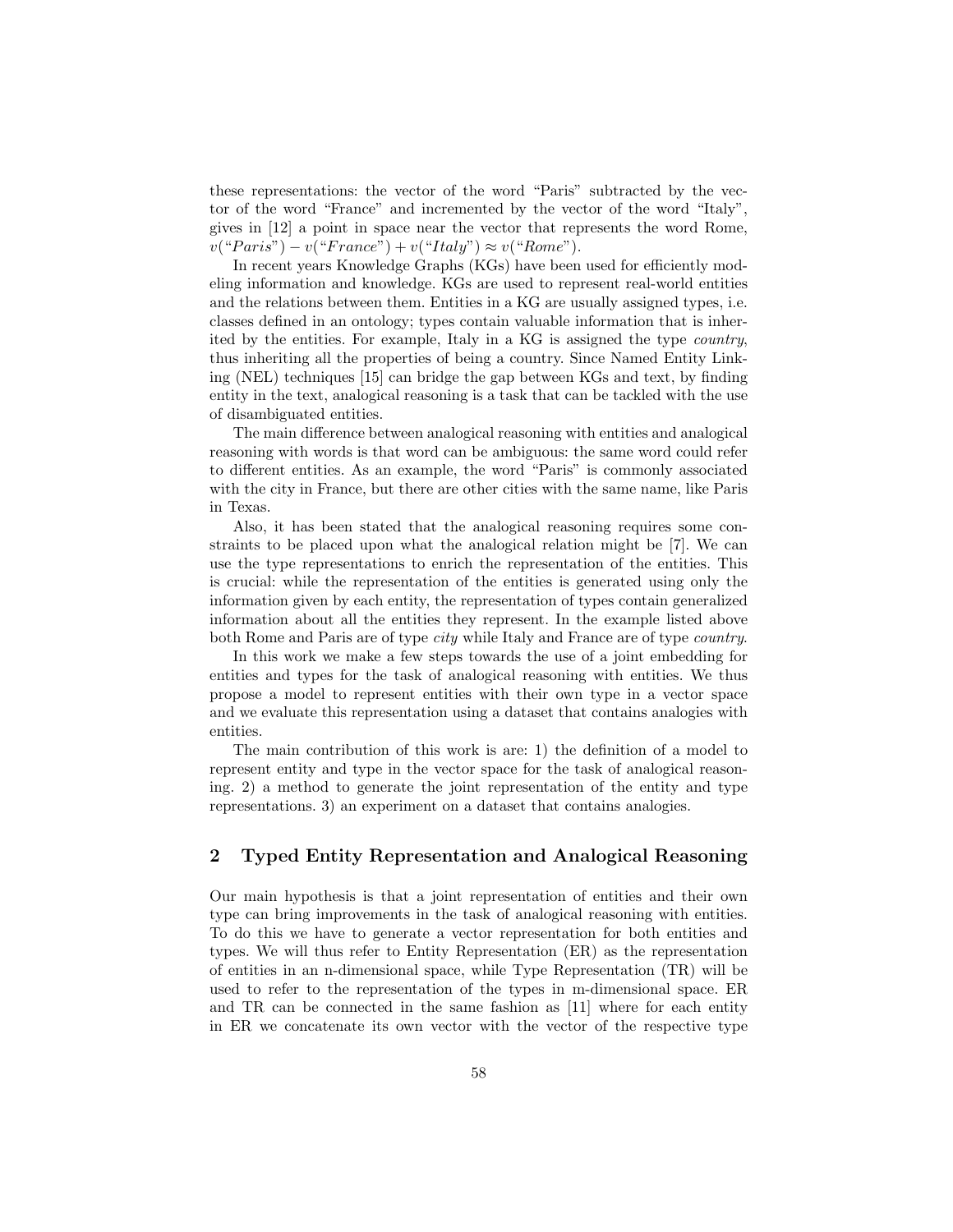found in TR, thus obtaining a Typed Entity Representation (TER), which is the representation of typed entities in a  $(n+m)$ -dimensional vector space. The TER model is thus built upon existing ER and TR. The TER model has three main advantages: 1) In the enriched vector space represented by TER the entities that have the same type are now closer to each other, since they all share the same type vector to represent them. 2) With this representation we could also answer to analogies like "Which is the Book that correspond to the Movie The Matrix?" by subtracting the type vector representing "Film" and adding the vector of the type "Book" to the vector of the entity "The Matrix", in TER, thus combining operation on types and operations on entities. 3) Since in TER entities are now extended with their own type, analogical reasoning can be done with done with the support of this enriched space.

Our representations are learned on short text descriptions for each entity that can be found inside the DBpedia abstracts dataset (we use 2015-10 dataset). In the following, we describe the process that we used to represent the entities in a vector space with the use of word2vec:

- 1. we retrieve the DBpedia abstract for each entity and we annotate it using the DB pedia Spotlight<sup>1</sup> annotator, bridging the gap between the text and the DBpedia KG. After these steps we obtain a set of entities extracted from the input text
- 2. we remove all the words that were not annotated and we leave only the entities inside the text corpus
- 3. the text is fed to the word2vec model that is going to learn the ER model

DBpedia provides also an ontology: entities in the KG are characterized by a series of types (e.g. Berlin has types Settlement, Location, City...) and we want to learn a vector representation for those too. To learn vector representations for the types we use the same procedure listed above with just one variation: instead of feeding word2vec with documents containing the entities, we replace, for each entity, its own type. We consider the single type defined in the DBpedia-2015 instance type dataset<sup>2</sup> to replace each entity with its own type.

In Figure 1 we show an example of annotation for both entities and types that are then given in input to the word2vec model, the example text has been taken from the DBpedia Spotlight demo, while the types are again defined using the DBpedia-2015 instance type dataset.

Word2vec will thus learn the representation of types in the same way it learned the representation of the entities. The model we obtained allows us to define analogical reasoning operations with types, for example  $v(dbo : Book)$  −  $v(dbo : Writer) + v(dbo : Film) \approx v(dbo : ScreenWriter)$ , where dbo is used to identify the ontology namespace in DBpedia (http://dbpedia.org/ontology/). The final step to generate the joint embedding is thus the concatenation of the vectors, in Figure 2 we show an example of the concatenation of an entity vector (of entity Barack Obama), coming from ER, with its own type vector (Office Holder), coming from TR.

 $^1$  http://demo.dbpedia-spotlight.org/

 $^{\rm 2}$  http://wiki.dbpedia.org/dbpedia-dataset-version-2015-10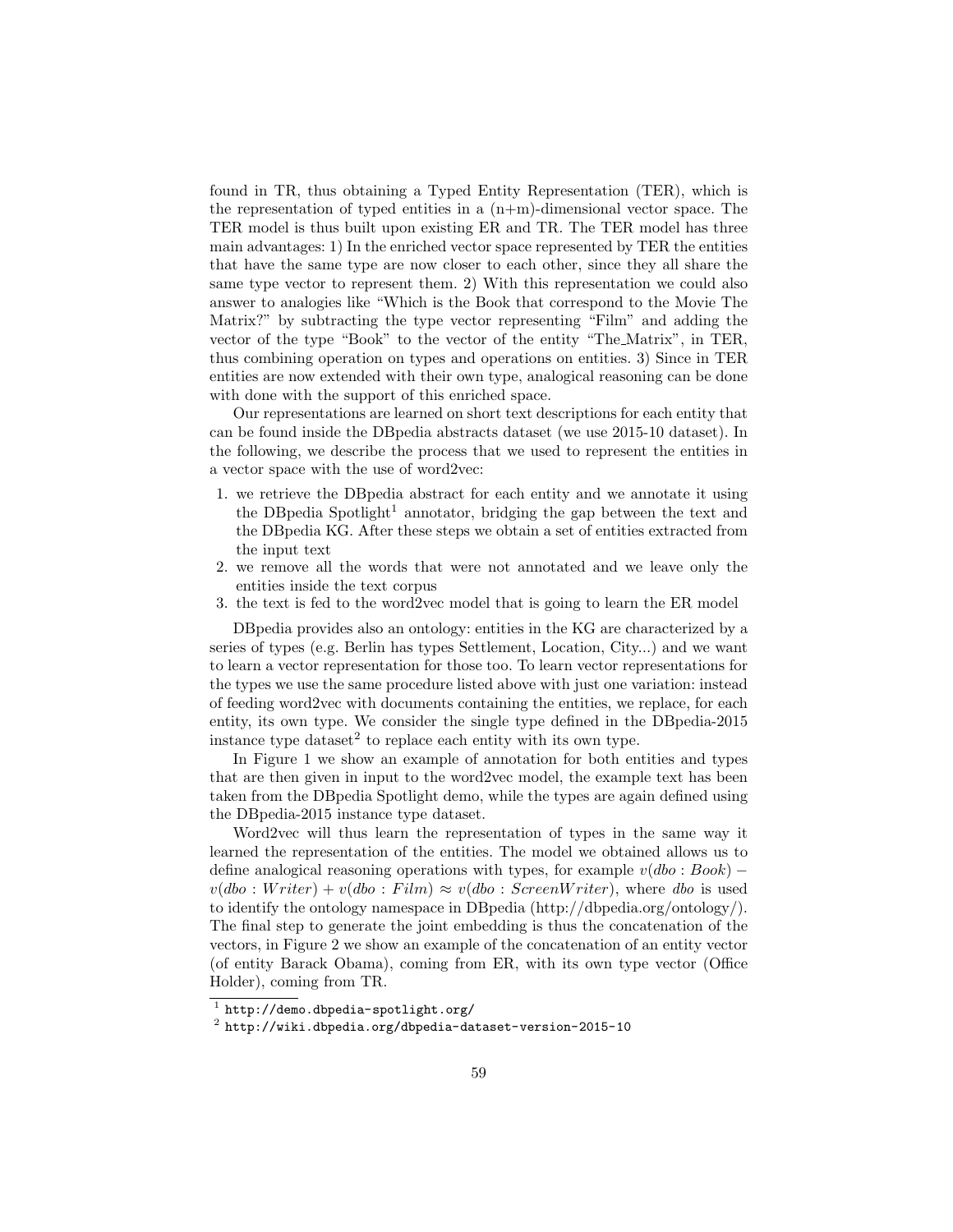

Fig. 1. An example of the annotation of text to generate the input corpus for the word2vec models



Fig. 2. An example of concatenation between an entity and its own type

A few other examples about analogies obtained by the TER model are visible in Table 1 in which we also show a possible explanation on why we got that result (some entities' names have been shortened). With the use of disambiguation, the word Paris is now not ambiguous in the dataset and we can use it for different analogies: in the Table we show analogies with both Paris, in France, and Paris in Texas.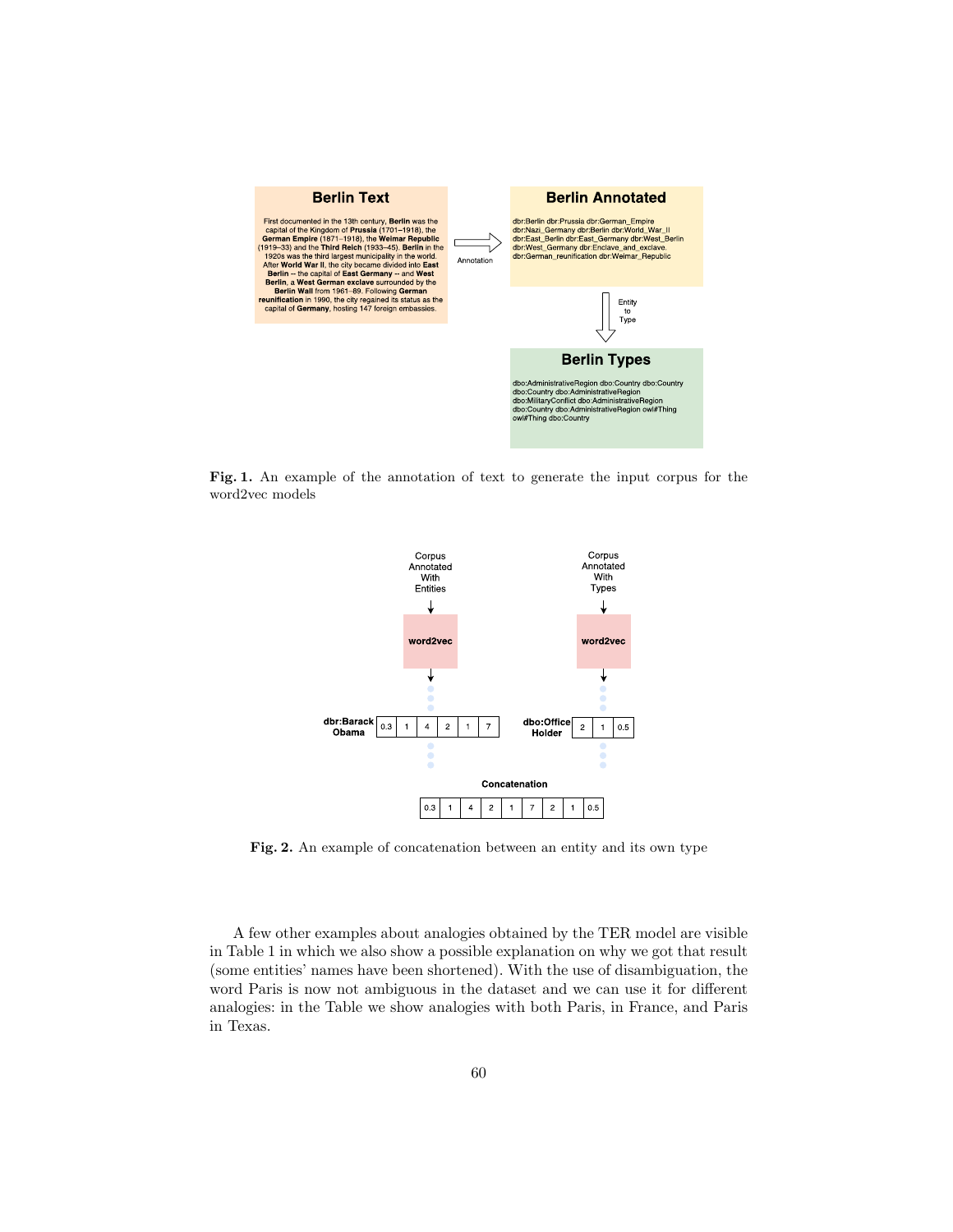Table 1. Examples of TER results with possible explanations

| Operation                                                                                                                                 | Result             | Possible Explanation               |
|-------------------------------------------------------------------------------------------------------------------------------------------|--------------------|------------------------------------|
| $v("Demi.Lovato") - v("United States") + v("Germany")$                                                                                    | v("Stefan_Raab")   | Stefan Raab (German),              |
|                                                                                                                                           |                    | singer as Demi Lovato (American)   |
| $\vert v(\text{``Michael\_Bradley_{s}(soc.)}") - v(\text{``United\_States''}) + v(\text{``France''})\vert v(\text{``Marcel\_Desailly''})$ |                    | Bradley (American),                |
|                                                                                                                                           |                    | soccer player as Desailly (French) |
| $v("Barack\_Obama") - v("Democr._Par.^") + v("Repub._Par.^")$                                                                             | v("John_McCain")   | Democratic and Republican          |
|                                                                                                                                           |                    | candidate for US election          |
| $v("Paris") - v("France") + v("Germany")$                                                                                                 | v("Berlin")        | Both Capitals,                     |
|                                                                                                                                           |                    | one in France and one in Germany   |
| $ v("Pairs, Texas") - v("United States") + v("Germany")$                                                                                  | v("Ueckermunde")   | Both Cities.                       |
|                                                                                                                                           |                    | one in the US and one in Germany   |
| $ v("Barack\_Obama") - v("God") + v("Satan")$                                                                                             | v("Richard_Nixon") | Nixon has a bad reputation         |

## 3 Experiments

Motivation In this section we are going to test the performance of TER with respect to ER for the analogical reasoning task with entities. We will then analyze the errors that both representation make during the evaluation.

Dataset We considered the analogy dataset<sup>3</sup> where other methods in the stateof-the art have been experimented on for analogical reasoning with words. There are two main things to notice with this dataset and that required edits on our side:

- the dataset contains both semantic analogies and syntactic analogies, but with the use of annotation in our approach we lose the ability to test syntactic analogies, since only entities are extracted. We thus tested only semantic analogies.
- one of the main advantages of using NEL techniques to detect entities, is that there are less ambiguities about the meaning of words (for example Georgia, in the U.S., is different from Georgia, in Europe); since disambiguation techniques like the ones provided by spotlight change the name of the entity to disambiguate them (Georgia (U.S. State) and Georgia (Country), in the aforementioned example), we annotated the word inside the analogy dataset and replaced them with their own DBpedia URI.

The dataset contains pair of relations between cities and their own state. A few examples extracted from the dataset can be seen in Table 2, where we show both the original pairs and the one we replaced, we use the *dbr* prefix to identify the DBpedia URI for resources (http://dbpedia.org/resource/). This dataset was manually annotated: some of the annotations where straightforward, since some of the capitals and states can be mapped directly to their own DBpedia page (e.g. Athens and dbr:Athens). This is not true for cities in the United States which required more attention in the annotation (e.g. Oakland and dbr:Oakland, California). The analogical reasoning task is: given the first three elements, find the fourth one. We would thus like the nearest point in space at  $v(SecondElement) - v(FirstElement) + v(ThirdElement)$  to be

 $^3$  https://aclweb.org/aclwiki/Google\_analogy\_test\_set\_(State\_of\_the\_art)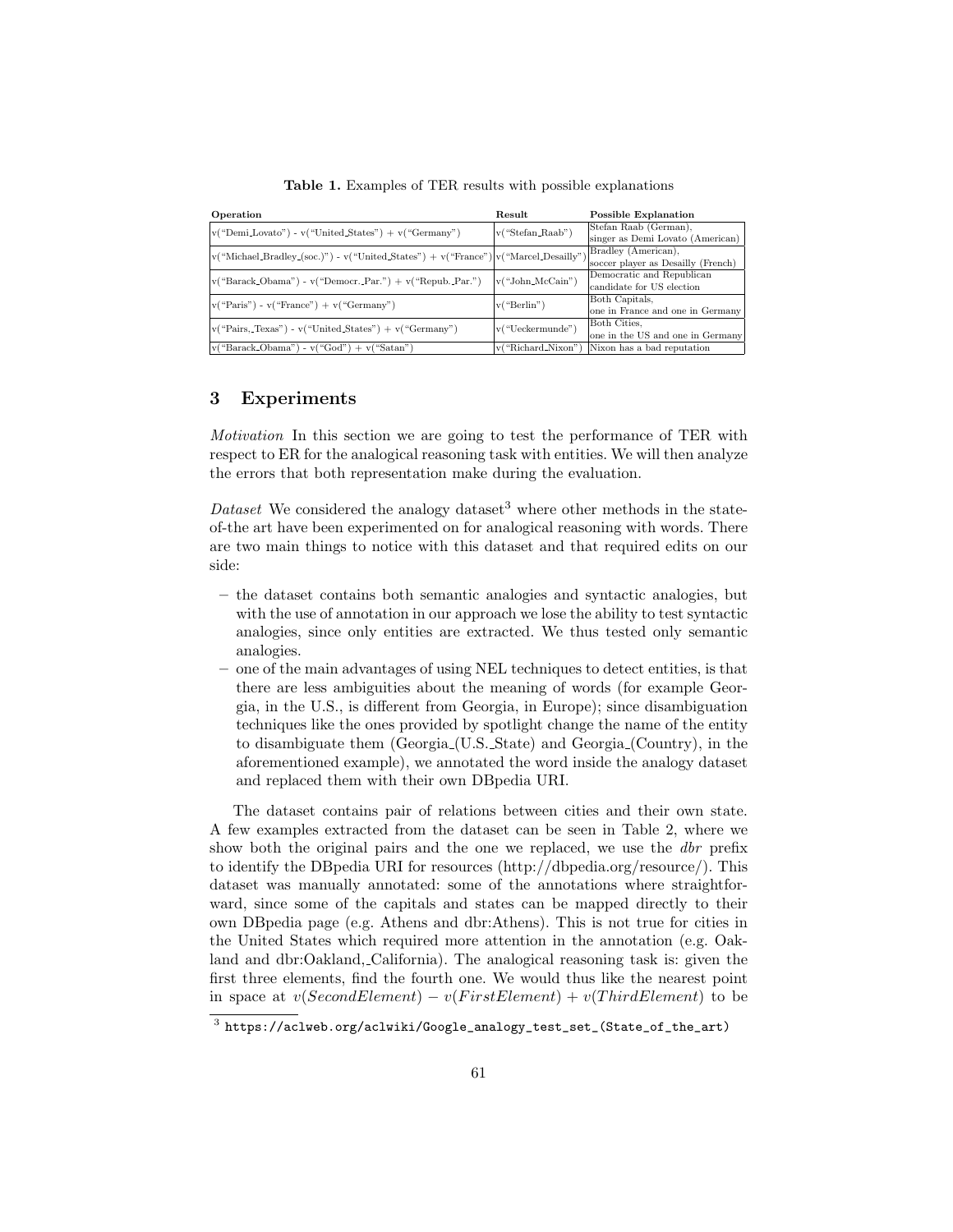$v(FourthElement)$ . We evaluate the model using accuracy: the model gives the correct answer to a vector operation like the one presented above when the nearest point in the vector space, after the vector operation, is the FouthElement.

Table 2. Table that shows a sample of the dataset we used for evaluation, in the parenthesis we show the annotated version of each word element

| Word (DBpedia Entity)                                                                            |                     |                                                               |                                    |  |  |
|--------------------------------------------------------------------------------------------------|---------------------|---------------------------------------------------------------|------------------------------------|--|--|
| <b>First</b>                                                                                     | Second              | Third                                                         | Fourth                             |  |  |
| Athens (dbr:Athens)                                                                              | Greece (dbr:Greece) | Beijing (dbr:Beijing)                                         | China (dbr:China)                  |  |  |
| Portland (dbr:Portland, Oregon)                                                                  | Oregon (dbr:Oregon) | Oakland (dbr:Oakland, California) California (dbr:California) |                                    |  |  |
| Worcester (dbr:Worcester, Massachusetts) Massachusetts (dbr:Massachusetts) Atlanta (dbr:Atlanta) |                     |                                                               | Georgia (dbr:Georgia (U.S. state)) |  |  |
| Luanda (dbr:Luanda)                                                                              | Angola (dbr:Angola) | Tbilisi (dbr:Tbilisi)                                         | Georgia (dbr:Georgia (country))    |  |  |

Algorithms and Baseline We will test the performance of different configurations of the proposed approach using the Continuous Bag of Words Model (CBOW). As explained before, the main parameters that will change are the features size and the dimension of the windows to consider. We will also test a baseline to compare our approach to the standard models. As our baseline we decide to use a CBOW model on the non annotated corpus. Performance will be evaluated on the non annotated version of the aforementioned dataset. While the dataset is different, and thus the comparison might not be considered fair, this baseline will help to shed light on the differences between the annotated and the non annotated version of this analogical task. We also remove standard English stopwords and punctuation from the corpus.

Replication of the Experiments To replicate our experiments we provide the configuration of our algorithms in the next section. We also provide the  $\text{code}^4$  to run our algorithms and the annotated DBpedia abstracts, that can be downloaded and easily used in the model. For our experiment we considered the Continuous Bag of Words model, as defined in [12]. The model also removed from the corpus those words that appeared less then 5 times (min-count parameter). There are two main hyper-parameters in the model: the first one is the window size: since the model learns representations from text, it has to know how many words to consider around each word for which we want to learn the representation; the second parameter is the number of features (or dimensions) that will be used to represent the word. Further details about the model are presented in [12].

Results One of the entity of the gold standard, dbr:Tallassee, Tennessee, was not found inside our vector space. This might be related to the fact that this entity is not really common inside Wikipedia and that it might have been removed in the annotation phase. All the pairs (78) containing this entity were excluded from the evaluation, leaving us with a dataset of 7420 pairs.

The following models where run multiple times since there are slight variations in the position of the vectors in the space at each run of the algorithm. We here report the results based on the average of 5 different runs.

<sup>4</sup> https://github.com/vinid/entity2vec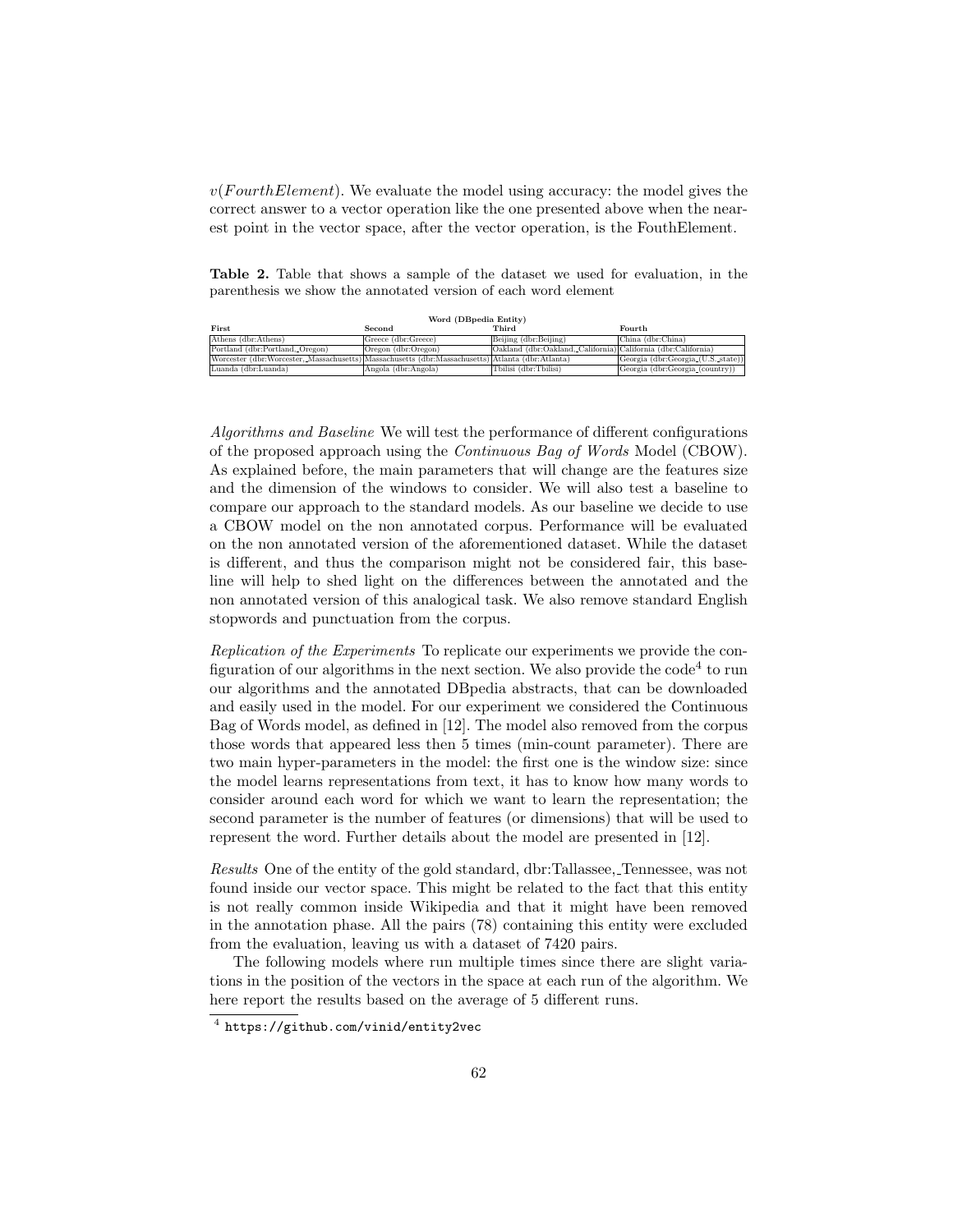We first tested the ER model, to define a first baseline. We tested different configurations of the model and we realized that when the number of the features or the length of the window is too high or too low, the performance decreases; we thus reported only the most meaningful results, that are visible in Table 3. The best model was obtained with the use of a window of length 3 and 100 features. We generated different parameterization for TR and then we concatenated with ER to obtain and evaluate the accuracy of TER. We report only the result of the TER built on  $ER(\text{window} = 3, \text{ features} = 100)$  with different TR configurations, that had the best performance, in Table 4.

| <b>Table 3.</b> Results of the ER model with dif- |  |
|---------------------------------------------------|--|
| ferent parameters                                 |  |

|                |     | <b>Window Features Accuracy</b> |
|----------------|-----|---------------------------------|
| $\overline{2}$ | 100 | 0.78                            |
| $\overline{2}$ | 200 | 0.78                            |
| 3              | 100 | 0.79                            |
| 3              | 200 | 0.78                            |
| $\bf 5$        | 100 | 0.77                            |
| $\overline{5}$ | 200 | 0.75                            |

Table 4. Results of the TER model with different parameters built upon an  $ER(window = 3, features = 100)$ 

|  |  | <b>Window Features Accuracy</b> |
|--|--|---------------------------------|
|--|--|---------------------------------|

| $\overline{2}$ | $\overline{25}$ | 0.86 |
|----------------|-----------------|------|
| $\overline{2}$ | 50              | 0.84 |
| $\overline{2}$ | 100             | 0.84 |
| $\overline{2}$ | 200             | 0.84 |
| $\overline{3}$ | 25              | 0.84 |
| $\overline{3}$ | 50              | 0.82 |
| $\overline{3}$ | 100             | 0.82 |
| $\overline{3}$ | 200             | 0.82 |
| $\overline{5}$ | 25              | 0.83 |
| $\overline{5}$ | 50              | 0.76 |
| $\overline{5}$ | 100             | 0.77 |
| $\overline{5}$ | 200             | 0.78 |

We can see that TER is able to improve the performance in the analogical reasoning task with respect to ER. The best result was obtained by TER with  $ER(\text{window} = 3, \text{ features} = 100)$  and  $TR(\text{window} = 2, \text{ features} = 25)$ , and thus by extending the 100 dimensional vector of each entity with 25 dimension coming from its own type. The performance decreases as soon as the window or the number of feature is extended too much. Also, we show in Table 5 the comparison of the best ER model, the best TER model and the best result achieved with the use of the baseline.

Table 5. Comparison of algorithms and baseline

| Model                                      | Accuracy |
|--------------------------------------------|----------|
| $ TER(window=2, features=25) $             | 0.86     |
| $ ER$ (window=3, features=100)             | 0.79     |
| $ Baseline$ (window=10, features=400) 0.63 |          |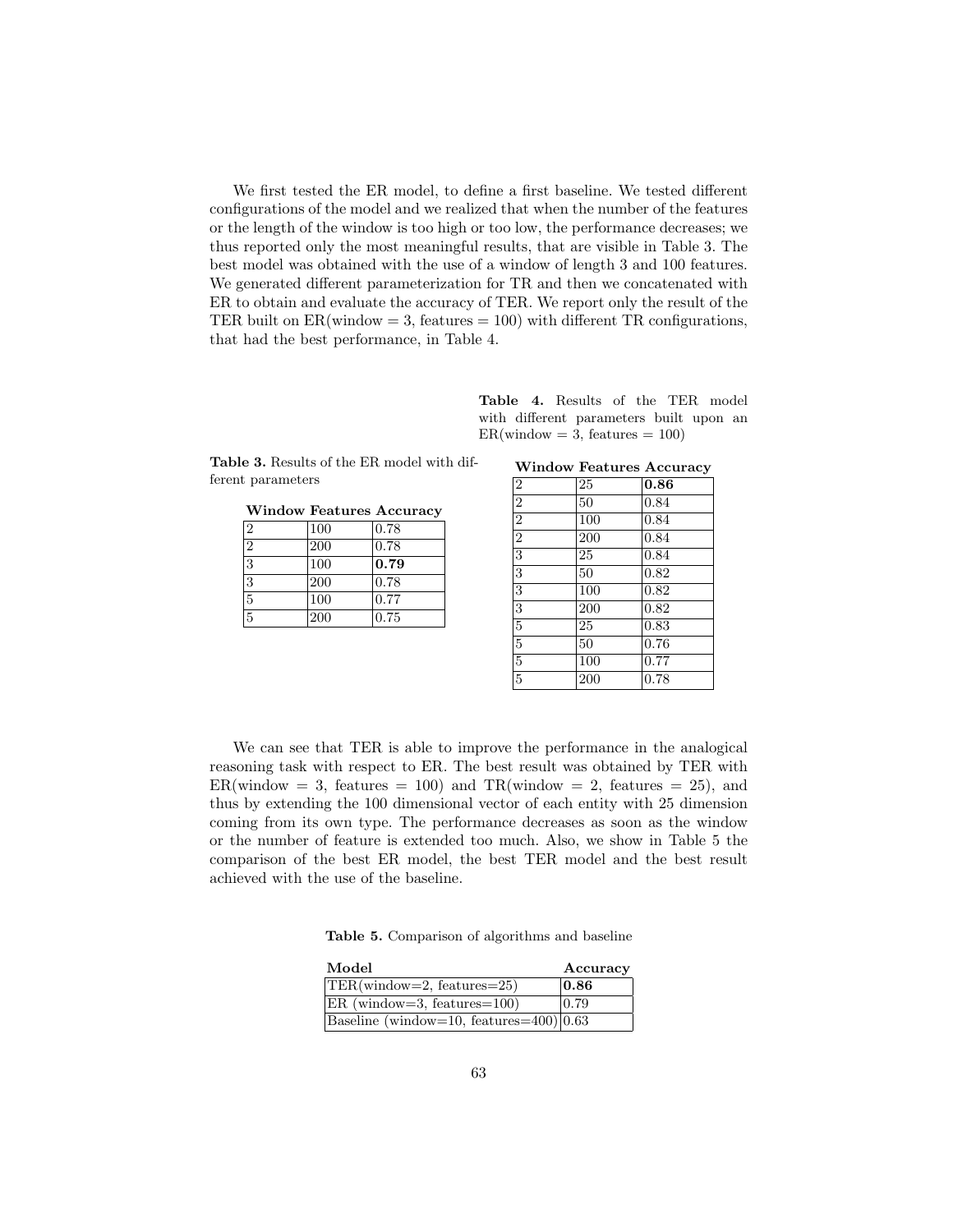The baseline algorithm on the non annotated dataset has lower accuracy then the ER and TER models, this could be the result of two main factors: 1) Baseline has to represent a bigger amount of data (this also explains why the number of features in the model is 400); 2) The annotation phase of the dataset helps to remove some ambiguities on the analogical reasoning task (e.g. Georgia).

Error Analysis Since there is a difference in the performance of the two models we analyzed the errors of the models that performed better: 1) TER built concatenating  $TR(\text{window} = 2 \text{ features} = 25)$  with  $ER(\text{window} = 3, \text{ features} = 1)$ 100) 2) ER(window = 3, features = 100), to see which were the main differences. Errors are of mainly three types: those errors made by ER, those errors made by TER and those errors that are made by both ER and TER. A small sample of these errors can be seen in Table 6, where we also show an example of analogy that was identified by both models. One interesting result that we can point out from this small table is that the use of types seems able to correct some of the errors that ER does, for example sometimes, where the answer should be United Kingdom, the answer of ER is Great Britain. This is not completely wrong, since the analogy can be considered still valid at a certain degree, but the answer United Kingdom seems more appropriate, since China and United Kingdom are both Country, while Great Britain is an Island. Types, enriching the entities vectors, are able to enforce coherence in the analogical reasoning task with entities.

| Kind                                          | $_{\mathrm{First}}$ | Second           | Third  | <b>Correct Answer TER</b> |                              | ER.                           |
|-----------------------------------------------|---------------------|------------------|--------|---------------------------|------------------------------|-------------------------------|
| Both Model Ok                                 | Hanoi               | Vietnam          | London | United_Kingdom            |                              | United_Kingdom United_Kingdom |
| ER Wrong                                      | Beijing China       |                  | London | United_Kingdom            | United_Kingdom Great_Britain |                               |
| ER Wrong                                      | Berlin              | Germany          |        | Canberra Australia        | $\rm{Australia}$             | Australian_Capital_Territory  |
| ER Wrong                                      | Bern                | Switzerland      | Tehran | l Iran                    | Iran                         | Politics of Iran              |
| ER Wrong                                      | Cairo               | Egypt            | London | United_Kingdom            | United_Kingdom Great_Britain |                               |
| TER Wrong                                     |                     | Helsinki Finland | Berlin | $1$ Germany               | Saxony                       | Germany                       |
| Both Model Wrong London United_Kingdom Moscow |                     |                  |        | Russia                    | Soviet_Union                 | Soviet_Union                  |

Table 6. Examples of the output entities with different pairs of analogies

In the dataset pairs are divided in mainly two groups: the first one contains general capital-nation analogies, while the second contains city-state analogies about the United States. We thus analyzed the performance of the models evaluating the pairs from the first to the last: the results can be seen in Figure 3. This Figure shows the accuracy, in term of correct analogies with respect the total number of analogies in the dataset; the x-axis shows the number of pairs evaluated incrementally. We can mainly see two drops in performance in both models, the first one happens in the first 1000 pairs of analogies and it is mostly due to error generated by those entities that might be less mentioned inside the abstracts (e.g. Samoa, Jordan and Tajikistan). Also, this drop is due to the low number of analogies evaluated until that moment: a few more errors have a huge impact on the first accuracy results. The second drop in performance happens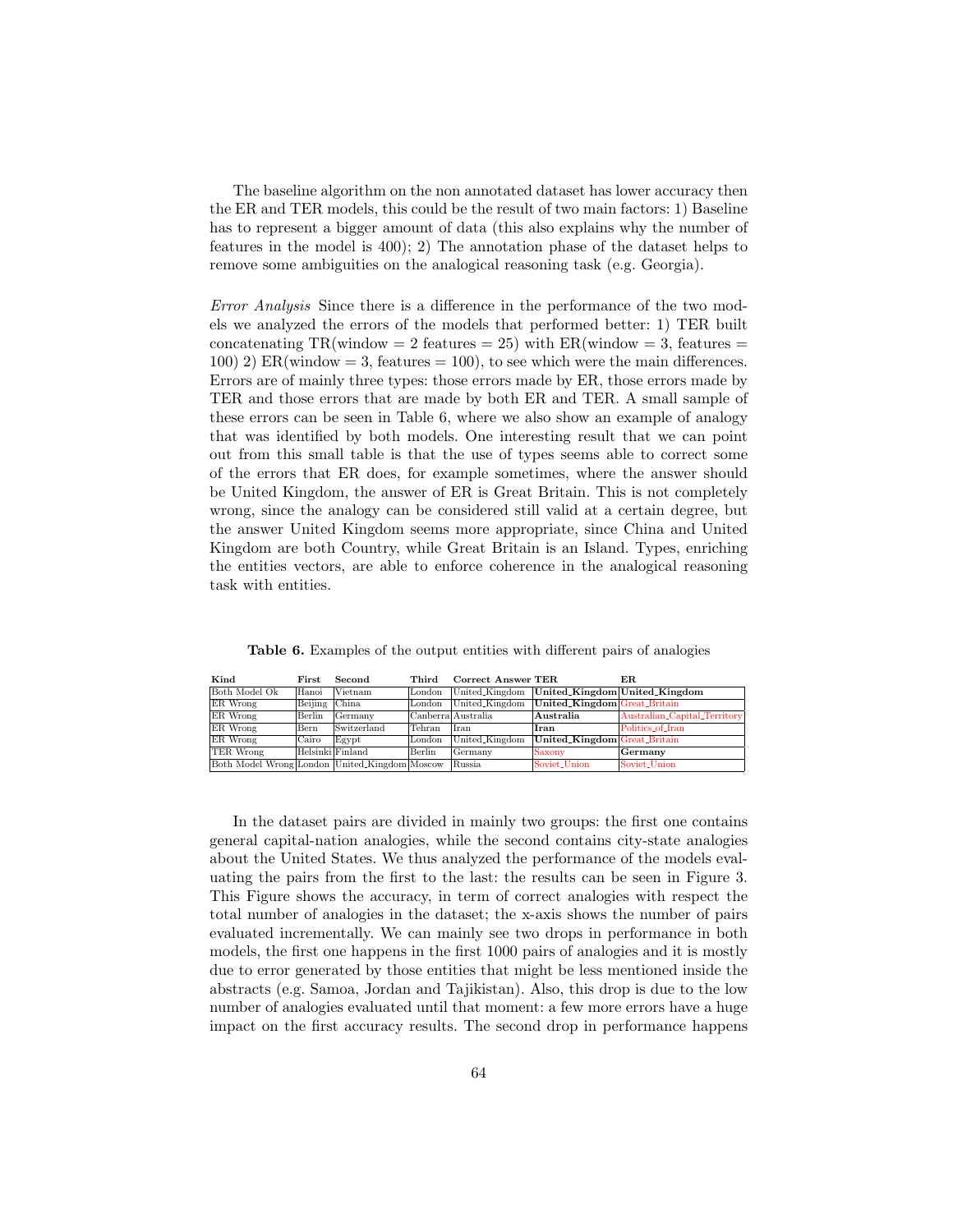after the 5000th pairs and is related to the pairs that contains cities and states from the United States. This last drop seems to be a bit worse for the ER model: we counted the errors made by both model in the last part of the dataset (those part that contains analogies based on cities and states in the United States). TER was wrong 32 times, where ER was right, while ER was wrong 337 times in pairs where TER got the answers right. We can say that adding types has reduced the number of errors for those analogies with United States cities/states.



Fig. 3. ER and TER results with pairs on the x-axis

## 4 Related Work

Analogy has been already studied in literature in the context of KGs. For example, in [16], a framework for doing deductive and analogical reasoning on a KG is defined. The method is based on vector representation to do reasoning in the following way: if we want to find the connection between Micheal Jackson and music, we could look at two KG triples: (MichealJackson, is a, songwriter) and (musician, composes, music) even if there is no strict chain of reasoning we could find a path that connects the two facts by the fact that songwriter and musician are near in space. Experiments were done to evaluate the performance of the solver used for finding paths, while in our case we wanted to directly evaluate the performance on the analogical reasoning task with entities. Analogy as also been used in [9] for the task of knowledge base integration, where the analogy is mainly used for mappings between different domains and not inside the same domain like in the case of our work. A less recent work uses dimensionality reduction to find analogies in knowledge bases [8].

Models to represent entities in a vector space have already been defined in literature. There are some works related to the representation of entities using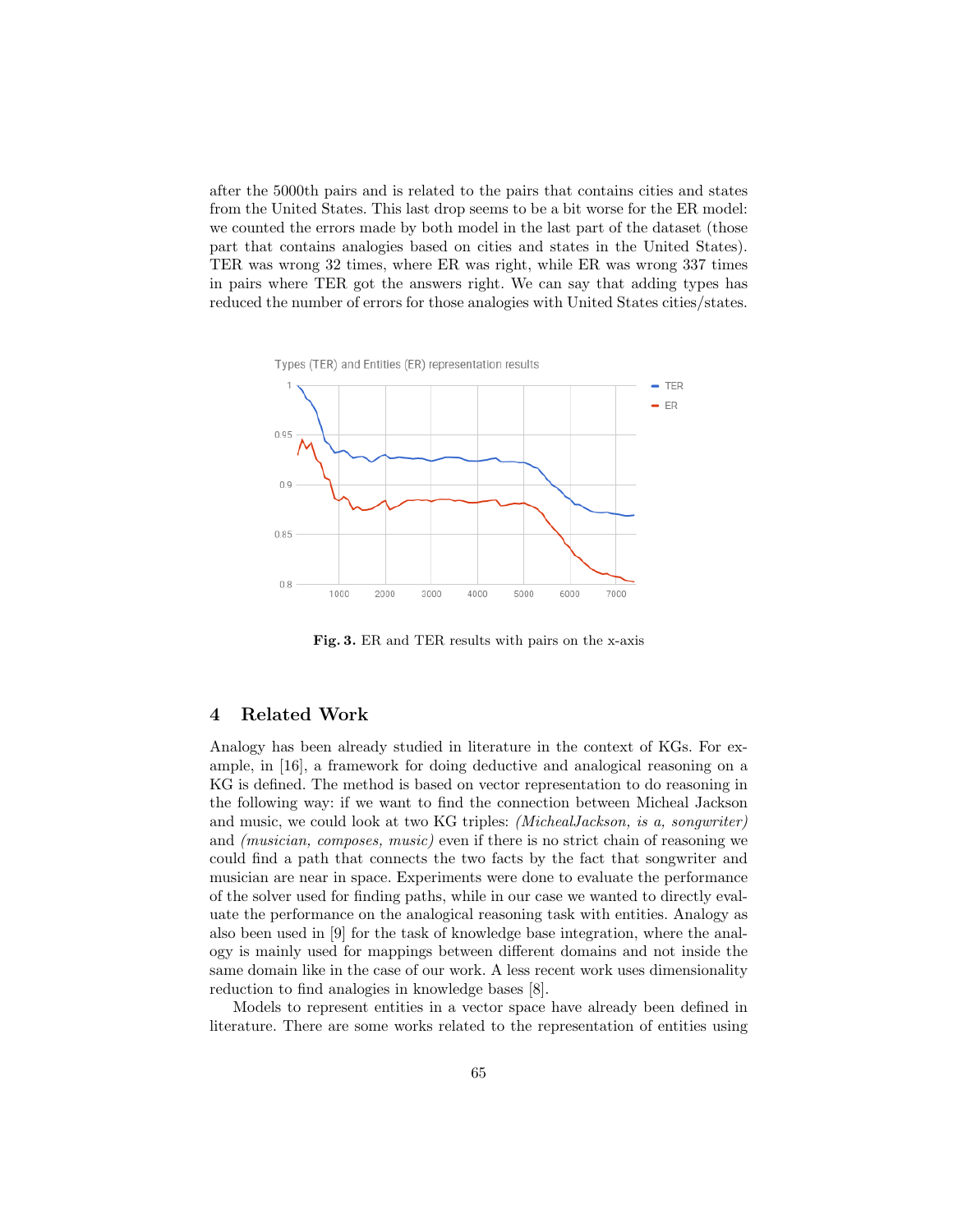word2vec models. One example of these is presented in [1] where a learning to rank approach is used to evaluate entity relatedness using different features. One of the features considered is obtained using word2vec on documents, extracted from Wikipedia, composed by only the entities appearing inside the document. The main difference with our approach related to the generation of the entity vectors is that we detect entities using an annotator, while they detect entities considering the manual link that the editor of the page has inserted in the text. Our approach can find more entities, since some of the links might be missing in the text. Also, in our approach the same entity could be found multiple times, since when an entity is repeated in the text, the editor usually does not insert the same link over and over: if the entity is mentioned with others entities at the end of the text, it might be interesting to have it annotated again to gain new information. On the other side we rely on an annotator that could make errors in the annotation phase.

In [18] a multi-level representation is used to predict the probability of an entity  $e$  of having type  $t$ . Representation are given at three different levels, character-level, word-level, and entity-level; experiments show that the joint representation of the three levels performs better than each level used alone.

Embeddings for entities have been also studied in different contexts, for example in [14] a tensor factorization model is presented and tested on classification and link prediction tasks. The knowledge graph is originally represented as a 3 way order tensor, where each dimension is associated with the subject entity, the relation and object entity of a triple, respectively. An extension of this work uses types to improve performance of the model and is defined in [3]. A different approach for entity and relation embedding has been tackled in different works [10] [17] [2] where entities and relations are projected in a vector space. In [2] the main idea is that if we start from a triple  $(h, l, t)$ , the embedding of the entity h plus a vector that depends on the relationship l should give as result a point in the space that is close to the embedding of the entity t. In [10] the work is extended allowing the possibility of easily representing N-to-N relationships between entities by representing data using a projection matrix that projects entities from their own space into the relation space.

Another interesting approach, defined in the context of word embedding, is presented in [4], where semantic lexicons like WordNet [13] are used to improve the word vectors: in their work they refine the vector space in a way that linked words in the semantic lexicon have similar vector representations. Also, in [19], semantic knowledge is again used to improve word embeddings.

## 5 Conclusion and Future Work

Conclusion In this paper we have presented a method to tackle analogical reasoning with entities. To do this we represent entities and types in a vector space and we used those two representations to generate a combined representation. To evaluate our work we modified one of the datasets used for the analogical reasoning task with words by annotating it with entities. Experimental results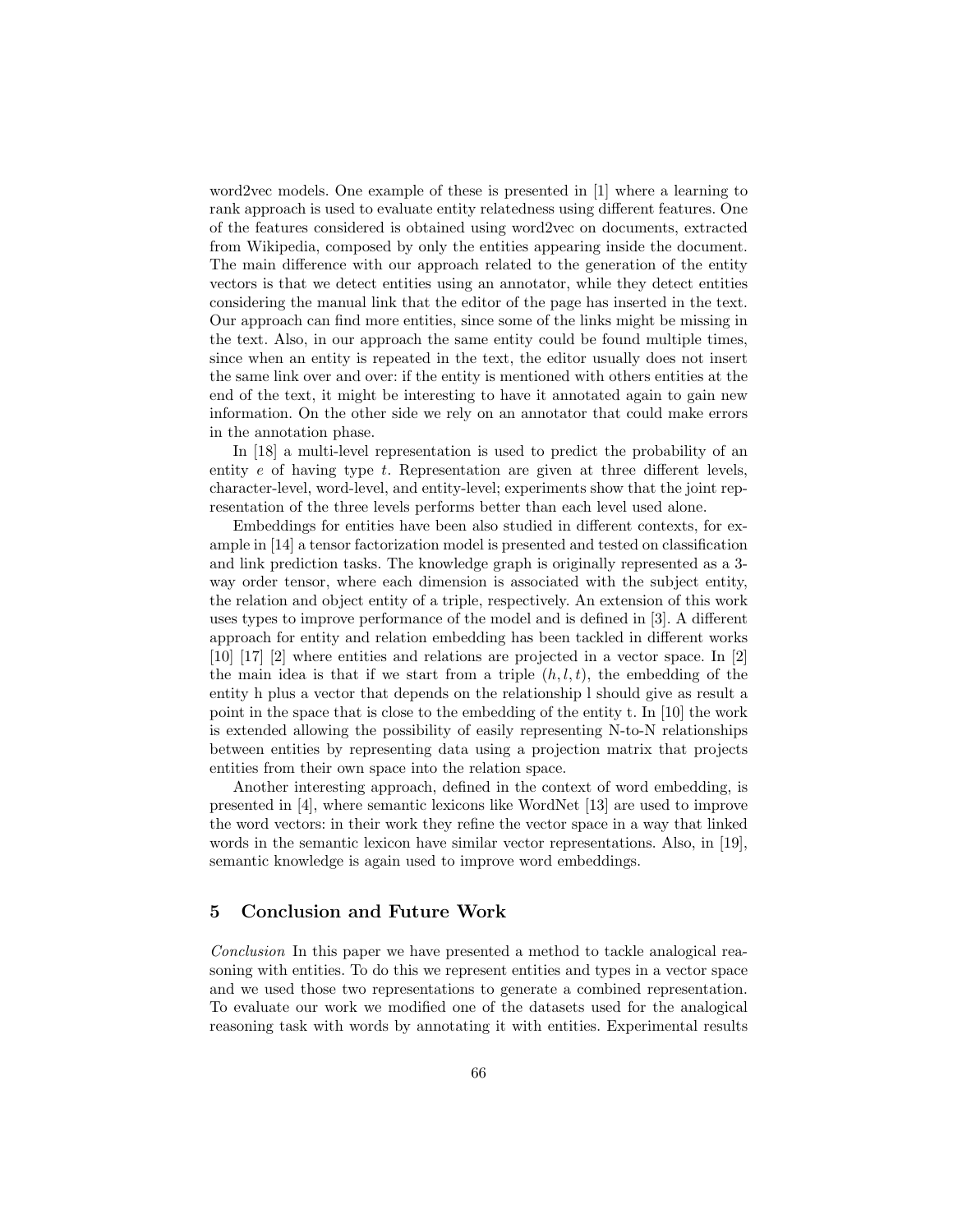have shown that the use of the joint representation of entities and types can improve the results with respect to the representation of entities alone. We found that both our models benefit from a small window, and this can be mainly due to the removal of those words that were not annotated by the annotator. This removal has both an advantage and a disadvantage: while we are able to remove a lot of words and to pass to the word2vec model only those entities that are found, we lose the ability to represent other elements, like verbs. Also, some of the answers got by ER are not completely wrong: if we consider Table 6 we could consider correct the answer Great Britain, because in common language Great Britain can be used to identify the United Kingdom country.

Future Work The work presented in this paper can be improved in many ways, in the following we list some of the thing we might consider for moving forward:

- the choice of the corpus: we used the DBpedia abstracts, but these often contain general information. It would be interesting to apply this methods to the whole Wikipedia content
- the annotation tool: we used the DBpedia Spotlight endpoint that takes parameters in input. Changing these parameters can bring to huge differences in the annotated output. A study on the performance of the algorithms using different parameterizations might be conducted. We could also use a different annotation tool like  $TextRazor<sup>5</sup>$  or Dandelion<sup>6</sup>, since sometimes Spotlight makes errors in the annotation (in Figure 1 the entity dbr:Enclave and exclave might not be considered correct
- type representation evaluation: we were not able to directly test our representation of types (TR), since we were not able to find a dataset to evaluate the similarity of these concepts. One of our next steps is to collect data to perform an evaluation
- semantic similarity: this kind of representations can be used to evaluate the similarity between entities. TER might give different insights on similarity: the entity Mark Zuckerberg could be more similar to Steve Jobs than it is to Facebook, since the first two are of type Person (and also share some other characteristics) while the last one is of type Company
- predicate representation: one of the main issues with our model is that it is not able to represent the relation between the entities, the next steps in this case would be to also represent the predicate in the space starting from text

## 6 Acknowledgement

We thank Pierpaolo Basile for his valuable suggestions on how to approach this problem.

<sup>5</sup> https://www.textrazor.com/

 $^6$  https://dandelion.eu/